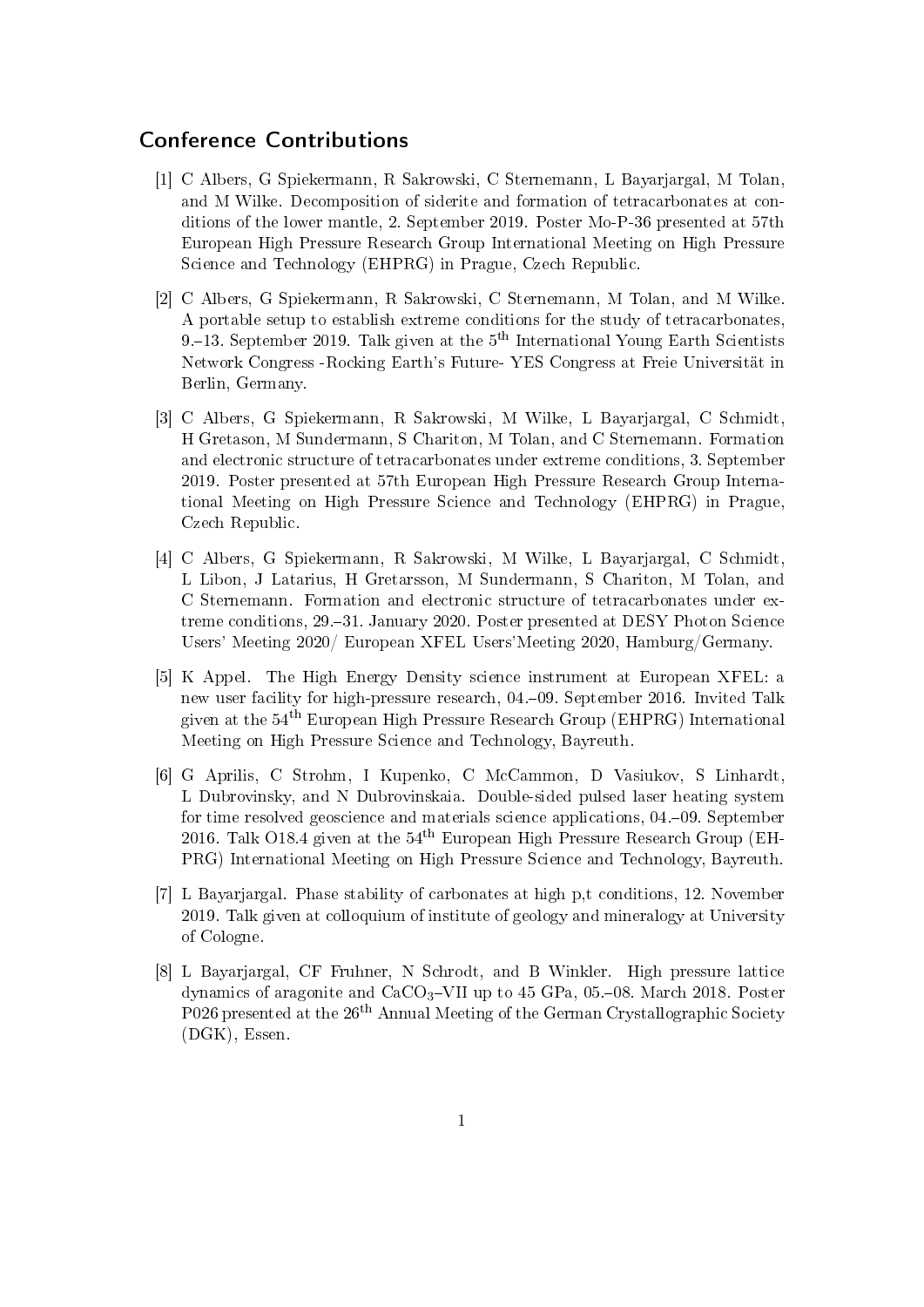- [9] N Biedermann. Stability of carbonates at lower mantle conditions a possible candidate for carbon storage in the Earth's deep interior,  $28$ . August  $-02$ . September 2017. Lightning Talk given at the Third DCO Early Career Scientist Workshop, Nicolosi, Italy.
- [10] N Biedermann, S Speziale, HJ Reichmann, M Koch-Müller, and G Heide. Highpressure phase transition and single-crystal elasticity of  $S<sub>2</sub>CO<sub>3</sub>$  by Raman spectroscopy and Brillouin spectroscopy, 14.17. March 2016. Lightning Talk MS04-04 given and Poster P070 presented at the  $24<sup>th</sup>$  Annual Meeting of the German Crystallographic Society (DGK), Stuttgart.
- [11] N Biedermann, S Speziale, B Winkler, HJ Reichmann, and M Koch-Müller. Singlecrystal elasticity of  $SrCO<sub>3</sub>$  by Brillouin spectroscopy and density functional theory calculations, 04.–09. September 2016. Poster P19.3 presented at the  $54<sup>th</sup>$  European High Pressure Research Group (EHPRG) International Meeting on High Pressure Science and Technology, Bayreuth.
- [12] N Biedermann, S Speziale, B Winkler, HJ Reichmann, M Koch-Müller, and G Heide. High-pressure phase behavior of  $SrCO<sub>3</sub> - an experimental and computa$ tional Raman scattering study, 04.09. September 2016. Poster P19.4 presented at the 54th European High Pressure Research Group (EHPRG) International Meeting on High Pressure Science and Technology, Bayreuth.
- [13] N Biedermann, M Wilke, and K Appel. Trace element distribution between Earth mantle phases and carbonates at HP/HT, 27. May  $-$  05. June 2016. Poster 5 presented at the International School of Crystallography (ISCoC), Erice, Italy.
- [14] N Biedermann, K Appel, G Spiekermann, W Morgenroth, A Pakhomova, M Bykov, R Wirth, and M Wilke. Trace-element fractionation processes between carbonates and silicates at mantle conditions,  $28$ . August  $-02$ . September 2017. Poster presented at the Third DCO Early Career Scientist Workshop, Nicolosi, Italy.
- [15] N Biedermann, K Appel, G Spiekermann, W Morgenroth, A Pakhomova, M Bykov, R Wirth, and M Wilke. Carbonate-silicate reactions under mantle conditions. The role of carbonates as possible trace-element carriers in the deep Earth, 24.29. September 2017. Talk given at the GeoBremen, Bremen.
- [16] N Biedermann, K Appel, G Spiekermann, W Morgenroth, A Pakhomova, and M Wilke. In-situ stability of carbonates in presence of mantle phases, 21.28. August 2017. Abstract submitted for the 24th Congress and General Assembly of the International Union of Crystallography (IUCr), Hyderabad, India.
- [17] N Biedermann, K Appel, G Spiekermann, W Morgenroth, A Pakhomova, R Wirth, and M Wilke. Trace-element fractionation processes between carbonates and silicates at mantle conditions, 13.18. August 2017. Poster presented at the Goldschmidt Conference, Paris, France.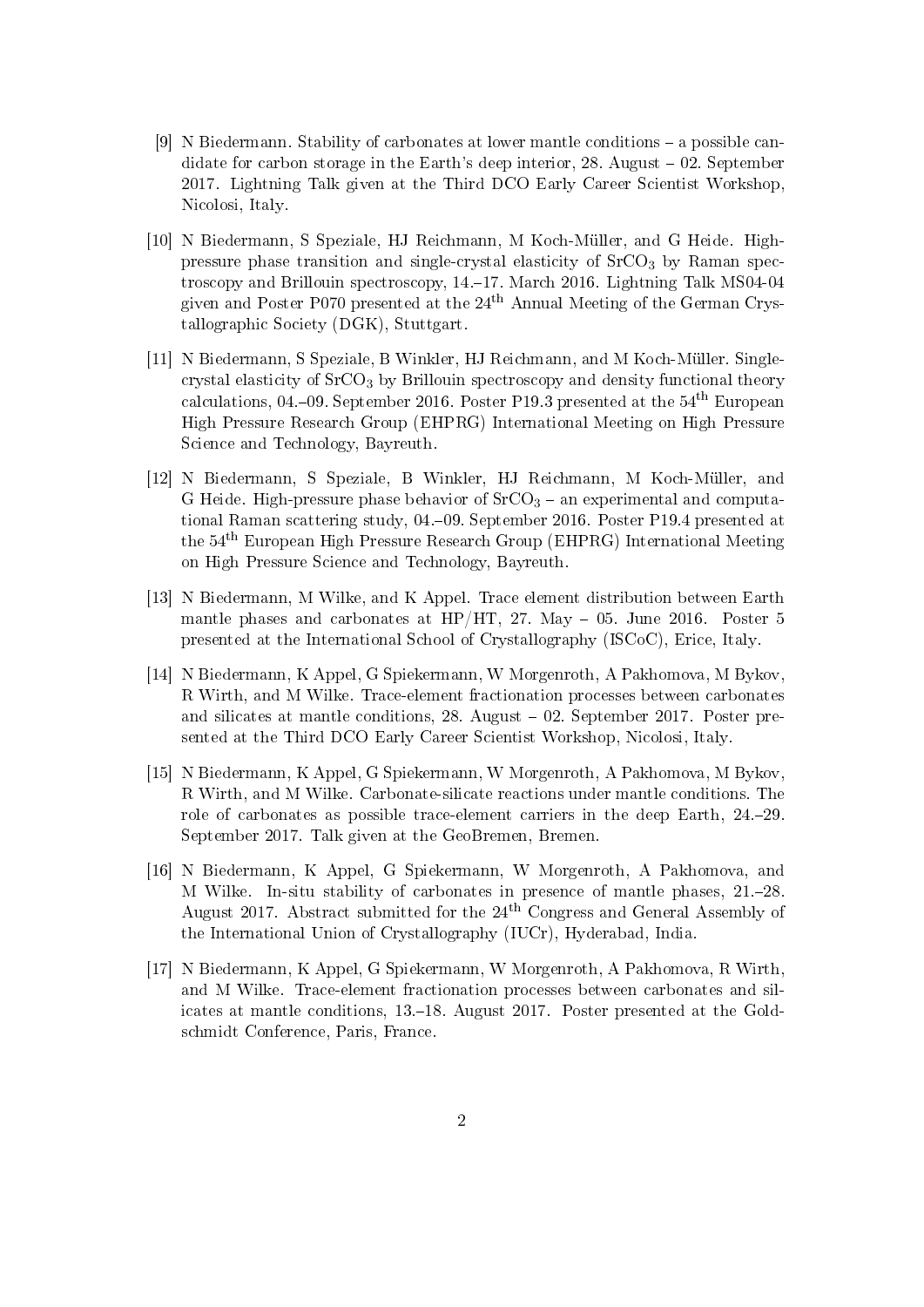- [18] N Biedermann, K Appel, L Bayarjargal, C-J Fruhner, G Spiekermann, W Morgenroth, A Pakhomova, G Gabarino, R Wirth, and M Wilke. Reactions between caco<sub>3</sub> and bridgmanite at mantle conditions and the role of carbonates as possible trace element carriers into the earth's deep interior, 2. September 2019. Poster Mo-P-30 presented at 57th European High Pressure Research Group International Meeting on High Pressure Science and Technology (EHPRG) in Prague, Czech Republic.
- [19] J Binck, S Chariton, L Bayarjargal, L Dubrovinsky, and B Winkler. A novel stability field of a high pressure high temperaturepolymorph of dolomite, 26.-28. March 2019. Poster P019 during session extreme/non-ambient conditions presented at DGK Leipzig, Germany.
- [20] J Binck, S Chariton, M Stekiel, L Bayarjargal, W Morgenroth, L Dubrovinsky, and B Winkler. High pressure, high temperature phase stabilities of iron-poor dolomite and a new structure of dolomite V,  $9-13$ . September 2019. Talk given at the  $5<sup>th</sup>$ International Young Earth Scientists Network Congress -Rocking Earth's Future-YES Congress at Freie Universität in Berlin, Germany.
- [21] J Binck, L Bayarjargal, S Lobanov, W Morgenroth, R Luchitskaia, C J Pickard, V Milman, K Refson, D Jochym, P Byrne, and B Winkler. Phase stabilities of  $MgCO<sub>3</sub>$  and  $MgCO<sub>3</sub>-II$  studied by Raman spectroscopy, X-ray diffraction, and DFT calculations, 26. February 2020. Talk S13-3 given at the Joint Polish-German-Crystallographic Meeting 2020 (DGK), Wroclaw/ Poland.
- [22] J Binck, L Bayarjargal, S Lobanov, W Morgenroth, R Luchitskaia, C J Pickard, V Milman, K Refson, D Jochym, P Byrne, and B Winkler. Phase stabilities of  $MgCO<sub>3</sub>$  polymorphs studied by Raman spectroscopy and X-ray diffraction and DFT, 29.–31. January 2020. Poster presented at DESY Photon Science Users' Meeting 2020/ European XFEL Users'Meeting 2020, Hamburg/Germany.
- [23] V Cerantola, E Bykova, M Merlini, I Kupenko, L Ismailova, C McCammon, IY Kantor, M Bykov, S Petitgirard, AI Chumakov, R Rüffer, and L Dubrovinski. From the crust to the core,  $FeCO<sub>3</sub>$  stability field in the deep Earth, 04.-09. September 2016. Poster P19.1 presented at the  $54<sup>th</sup>$  European High Pressure Research Group (EHPRG) International Meeting on High Pressure Science and Technology, Bayreuth.
- [24] S Chariton. Looking for carbonates in the deep earth- an experimental approach at extreme conditions, 28. August–02. September 2017. Lightning Talk given at the Third DCO Early Career Scientist Workshop, Nicolosi, Italy.
- [25] S Chariton. Single Crystal X-ray Diffraction and Nuclear Inelastic Scattering at Extreme Conditions: The Case of Carbonates, 05.–07. February 2018. Talk given at the ESRF User Meeting, Grenoble, France.
- [26] S Chariton, E Bykova, V Cerantola, M Bykov, L Ismailova, I Kupenko, G Aprilis, C McCammon, and L Dubrovinsky. The behavior of rhodochrosite  $(MnCO<sub>3</sub>)$  at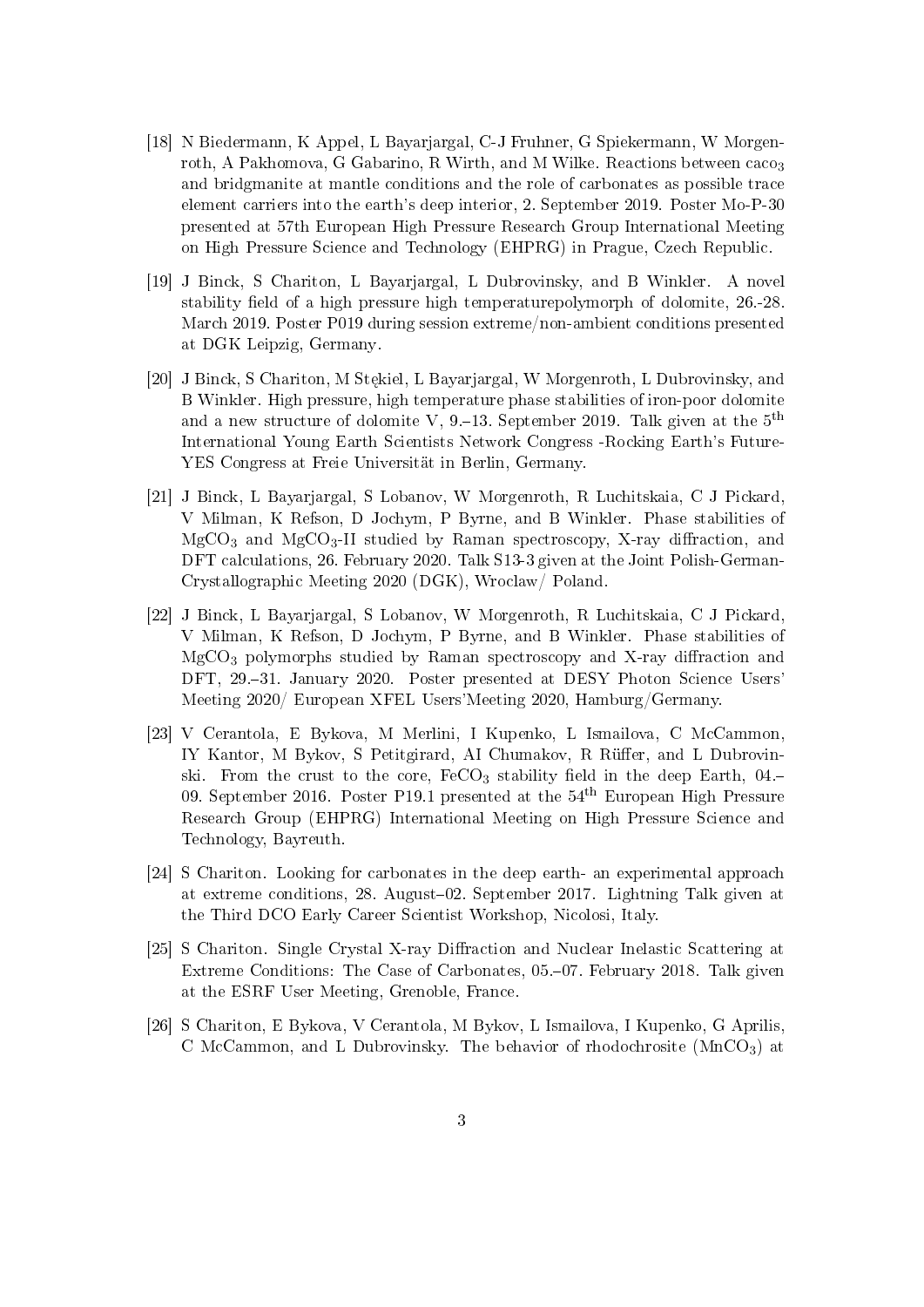extreme conditions, 11.–15. September 2016. Poster presented at the  $2<sup>nd</sup>$  European Mineralogical Conference (EMC), Rimini, Italy.

- [27] S Chariton, V Cerantola, E Bykova, M Bykov, L Ismailova, I Kupenko, G Aprilis, C McCammon, and L Dubrovinsky. Transition metal carbonates  $(MnCO<sub>3</sub>, CoCO<sub>3</sub>)$ at extreme conditions, 04.–09. September 2016. Talk O19.1 given at the  $54<sup>th</sup>$ European High Pressure Research Group (EHPRG) International Meeting on High Pressure Science and Technology, Bayreuth.
- [28] S Chariton, C McCammon, V Cerantola, I Kupenko, D Casuikov, G Aprilis, AI Chumakov, and L Dubrovinsky. Elastic wave velocities of Fe-bearing carbonates using Nuclear Inelastic Scattering, 27.29. April 2016. Poster 22 presented at the BGI Academy Commission Meeting, Bayreuth.
- [29] S Chariton, E Bykova, M Bykov, V Cerantola, I Kupenko, G Aprilis, C McCammon, and L Dubrovinsky. The crystal chemistry of transition metal carbonates, 04.05. May 2017. Poster 21 presented at the BGI Academy Commission Meeting, Bayreuth.
- [30] S Chariton, E Bykova, M Bykov, V Cerantola, D Vasiukov, M Stękiel, G Aprilis, I Kupenko, L Ismailova, A Chumakov, B Winkler, C McCammon, and L Dubrovinsky. Looking for carbonates in the deep earth. an experimental approach at extreme conditions, 11.15. December 2017. Poster presented at the American Geophysical Union (AGU) Fall Meeting, New Orleans, USA.
- [31] S Chariton, V Cerantola, E Bykova, M Bykov, I Kupenko, D Vasiukov, L Ismailova, G Aprilis, A Chumakov, C McCammon, and L Dubrovinsky. Looking for Carbonates in the Deep Earth. An experimental approach at extreme conditions, 28. August - 02. September 2017. Poster presented at the Third DCO Early Career Scientist Workshop, Nicolosi, Italy.
- [32] S Chariton, C McCammon, D Vasiukov, V Cerantola, G Aprilis, A Chumakov, and L Dubrovinsky. Elastic wave velocities of fe-bearing carbonates: A nuclear inelastic scattering study for deep carbon, 13.–18. August 2017. Talk given at the Goldschmidt Conference, Paris, France.
- [33] S Chariton, C McCammon, D Vasiukov, V Cerantola, I Kupenko, G Aprilis, A Chumakov, and L Dubrovinsky. Elastic wave velocities of Fe-bearing carbonates using Nuclear Inelastic Scattering: Implications for the Deep Carbon Cycle,  $13. - 17$ . March 2017. Talk given at the Congrès des Doctorants, Paris, France.
- [34] S Chariton, E Bykova, G Aprilis, M Stekiel, D Vasiukov, I Koemets, C McCammon, and L Dubrovinsky. Looking for Carbonates in the Deep Earth. An Experimental Approach at Extreme Conditions, 15.22. June 2018. Poster presented at the Gordon Research Conference Deep Carbon Science in the Context of Geologic Time, Smitheld, USA.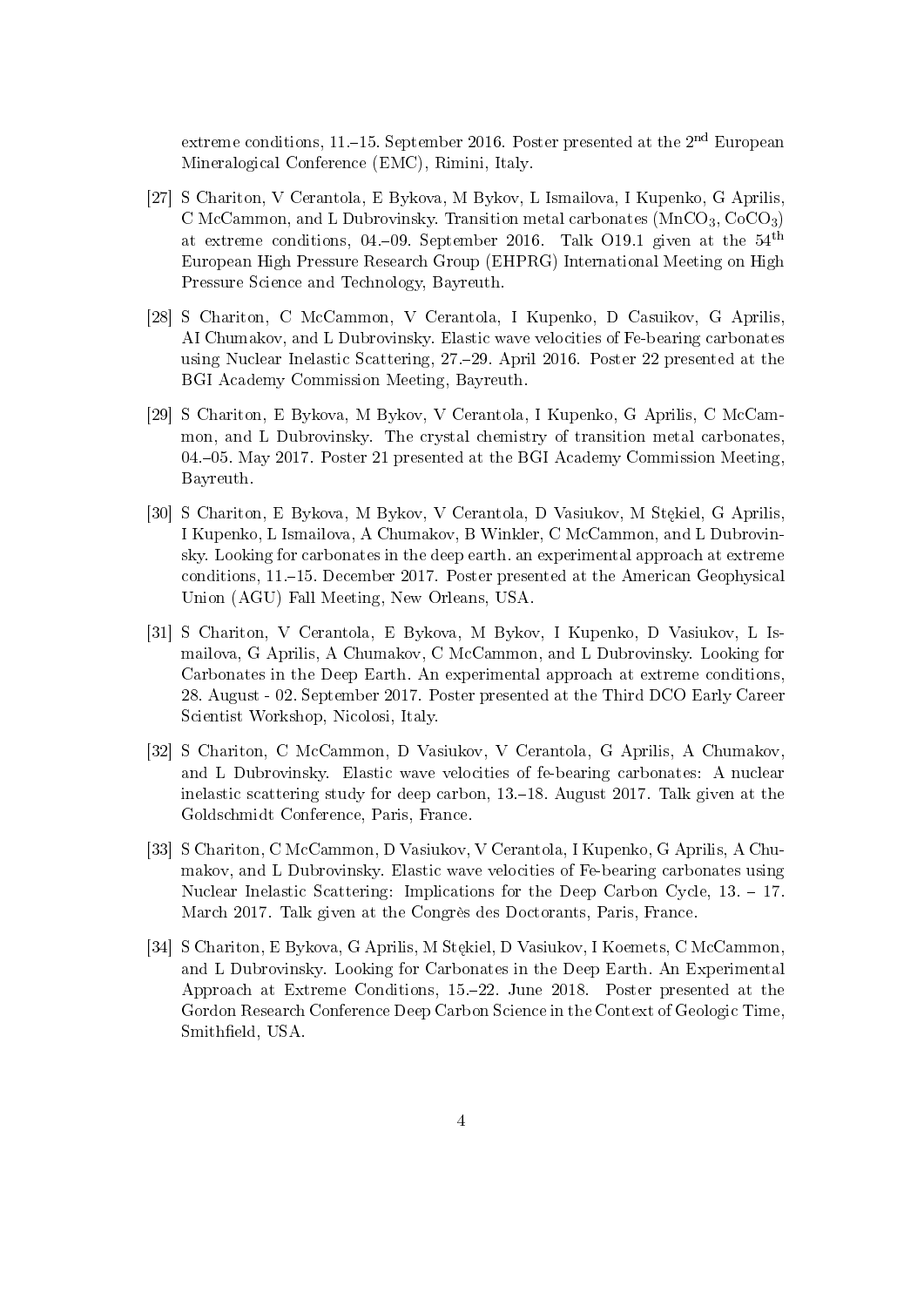- [35] S Chariton, E Bykova, M Bykov, V Cerantola, G Aprilis, C McCammon, and L Dubrovinsky. The crystal chemistry of calcite-type structure carbonates at extreme conditions, 05.–08. March 2018. Talk S02-01 given at the  $26<sup>th</sup>$  Annual Meeting of the German Crystallographic Society (DGK), Essen.
- [36] S Dominijanni, C McCammon, L Dubrovinsky, D Frost, N Miyajima, and T M Boffa-Ballaran. Probing the fo2 conditions in laser heated DACs experiments using the Fe-Ir redox sensor, 9.–13. September 2019. Talk given at the  $5<sup>th</sup>$  International Young Earth Scientists Network Congress -Rocking Earth's Future- YES Congress at Freie Universität in Berlin, Germany.
- [37] S Dominijanni, C McCammon, L Dubrovinsky, D J Frost, and N Miyajima. Experimental investigation of the oxygen fugacity in laser heated DAC experiments, 11.12. March 2019. Poster presented within EBS-Workshop on Nuclear Resonance Scattering, ESRF, Grenoble, France.
- [38] S Dominijanni, C McCammon, L Dubrovinsky, D J Frost, and N Miyajima. Probing the variation of the oxygen fugacity in diamond anvil cells using the Fe-Ir alloy as redox sensor, 26.30. May 2019. Poster presented at Japan Geoscience Union Meeting 2019, Chiba, Japan.
- [39] S Dominijanni, C McCammon, L Dubrovinsky, D J Frost, N Miyajima, and T Boffa-Ballaran. Understanding the redox conditions during diamond anvil cells experiments, 22.25. September 2019. Talk given at GeoMünster 2019, Münster, Germany.
- [40] S Dominijanni, C McCammon, L Dubrovinsky, D J Frost, N Miyajima, and T Boffa-Ballaran. Probing the fo2 variation in laser heated DAC experiments, 31. May  $-01$ . June 2019. Talk given at International Workshop on Deep Volatile Cycling in the Earth, Tokyo, Japan.
- [41] S Dominijanni, C McCammon, L Dubrovinsky, D J Frost, N Miyajima, and T Boffa-Ballaran. Experimental study of the mantle redox state through DACs experiments, 03.–04. June 2019. Abstract for Earth, Sea and Sky V: International Joint Graduate Program Workshop (3-4/06/2019) Sendai, Tohoku University, Japan.
- [42] L Dubrovinsky. Crystallography taken to the extreme, 05.–08. March 2018. Plenary lecture given at the  $26<sup>th</sup>$  Annual Meeting of the German Crystallographic Society (DGK), Essen.
- [43] L Dubrovinsky. Structural studies taken to the extreme, 05.–07. February 2018. Keynote lecture given at the ESRF User Meeting, Grenoble, France.
- [44] L Dubrovinsky. Crystallography above 100 GPa: surprises and challenges, 30. June 2020. Talk given at European XFEL Science Seminar, online.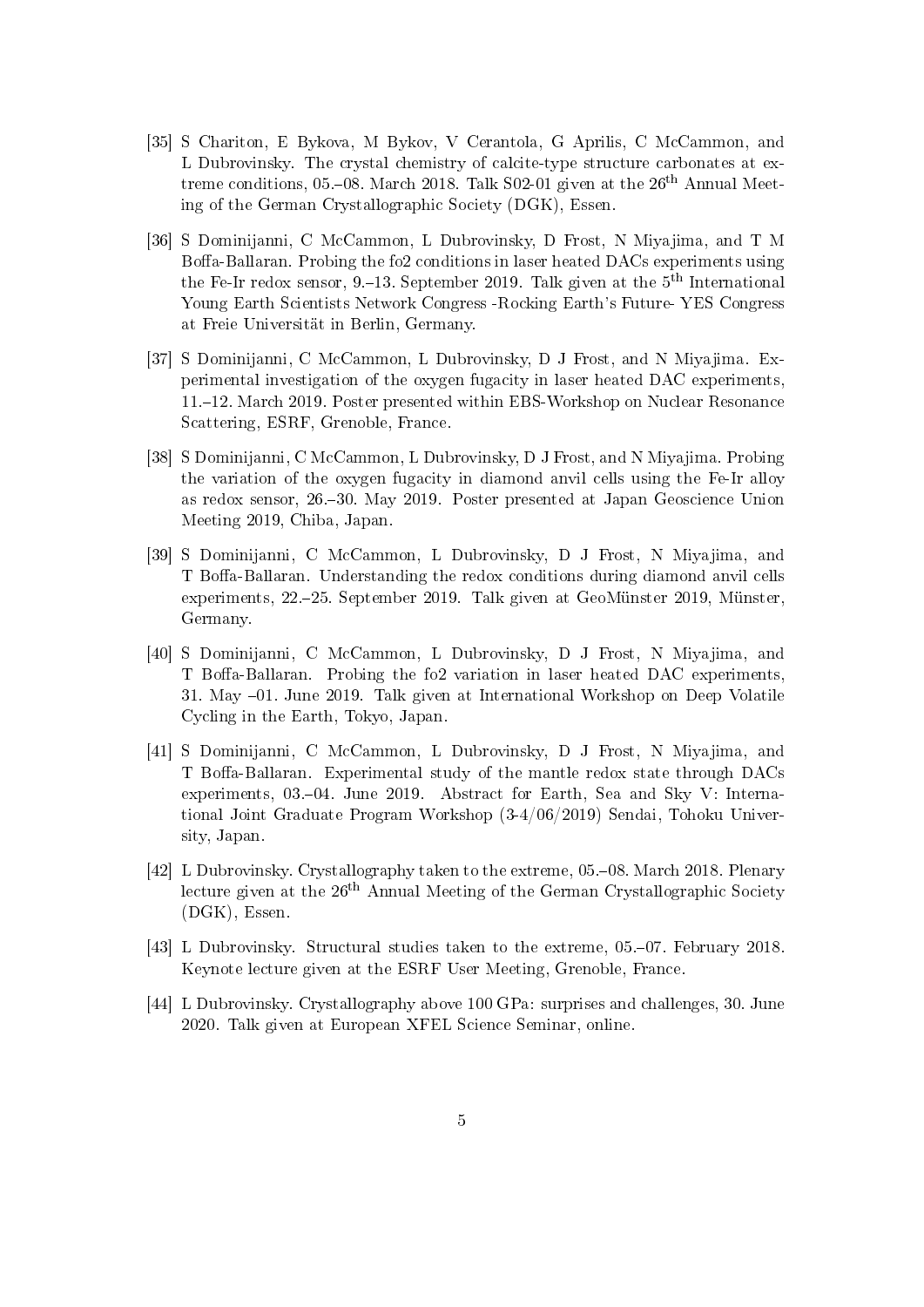- [45] L Dubrovinsky, N Dubrovinskaia, and S Chariton. Structural mineral physics at extreme conditions, 11.–15. December 2017. Invited Talk presented at the American Geophysical Union (AGU) Fall Meeting, New Orleans, USA.
- [46] I Efthimiopoulos. Vibrational properties of dolomite at extreme conditions, 04.–09. September 2016. Talk O19.5 given at the 54th European High Pressure Research Group (EHPRG) International Meeting on High Pressure Science and Technology, Bayreuth.
- [47] I Efthimiopoulos, A Kuras, U Schade, and M Koch-Müller. Vibrational properties of dolomite at extreme conditions, 17.18. June 2016. Talk given at the DMG Sektionstreffen Petrologie/Petrophysik & Geochemie, Bremen.
- [48] I Efthimiopoulos, A Kuras, U Schade, and M Koch-Müller. Vibrational properties of dolomite at extreme conditions, 05.–08. June 2016. Talk given at the  $15<sup>th</sup>$  International Symposium on Experimental Mineralogy, Petrology and Geochemistry (EMPG), Zurich, Switzerland.
- [49] C-J Fruhner, L Bayarjargal, R Luchitskaia, and B Winkler. Pressure-induced phase transition from calcite to aragonite detected by fluorescence spectroscopy,  $14-17$ . March 2016. Poster P113 presented at the  $24<sup>th</sup>$  Annual Meeting of the German Crystallographic Society (DGK), Stuttgart.
- [50] C-J Fruhner, L Bayarjargal, and B Winkler. High pressure studies on carbonate crystals using coherent anti-Stokes Raman Spectroscopy, 04.09. September 2016. Talk O19.2 given at the 54th European High Pressure Research Group (EHPRG) International Meeting on High Pressure Science and Technology, Bayreuth.
- [51] C-J Fruhner, L Bayarjargal, and B Winkler. High pressure studies on carbonate crystals using coherent anti-Stokes Raman Spectroscopy, 14.19. August 2016. Talk given at the XXV International Conference on Taman Spectroscopy (ICORS), Fortaleza, Brasil.
- [52] C-J Fruhner, L Bayarjargal, N Schrodt, R Luchitskaia, and B Winkler. Pressure induced phase transition in Eu doped  $CaCO<sub>3</sub>$  detected by fluorescence spectroscopy, 27.–30. March 2017. Talk MS12-05 given at the  $25<sup>th</sup>$  Annual Meeting of the German Crystallographic Society (DGK), Karlsruhe.
- [53] CJ Fruhner, L Bayarjargal, D Zimmer, R Luchitskaia, E Bykova, W Morgenroth, and B Winkler. A new high-pressure and high-temperature polymorph of  $FeCO<sub>3</sub>$ , 05.–08. March 2018. Talk  $S$ 02-05 given at the  $26<sup>th</sup>$  Annual Meeting of the German Crystallographic Society (DGK), Essen.
- [54] S Gentili, S Speziale, B Wunder, HJ Reichmann, A Zucchini, and P Comodi. The elastic stiffness tensor of natural dolomite, 04.–09. September 2016. Poster P19.5 presented at the 54th European High Pressure Research Group (EHPRG) International Meeting on High Pressure Science and Technology, Bayreuth.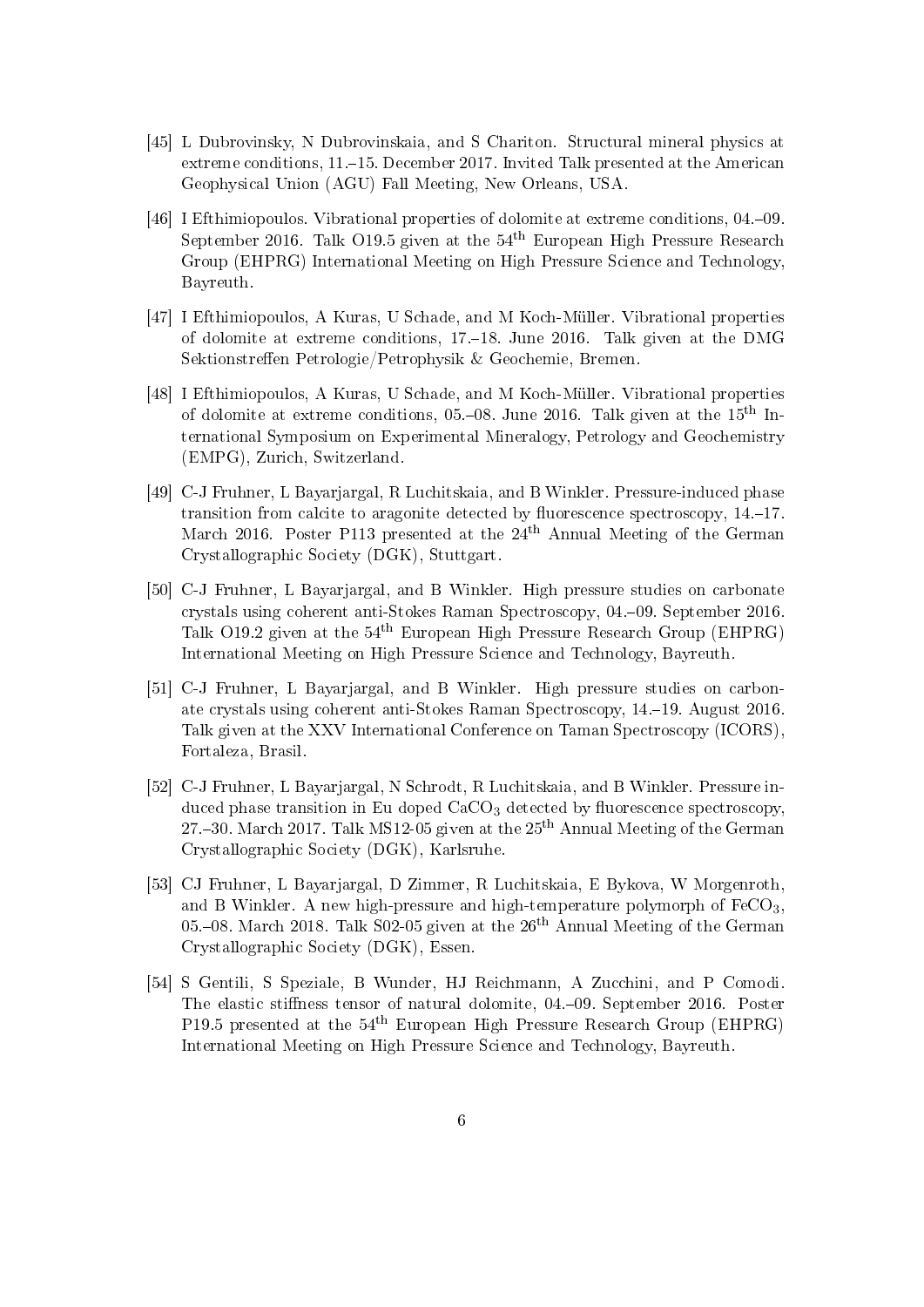- [55] S Gentili, S Speziale, A Zucchini, P Comodi, HJ Reichmann, and B Wunder. The effect of cations order/disorder on the elastic properties of dolomite,  $11,-15$ . September 2016. Talk given at the 2<sup>nd</sup> European Mineralogical Conference (EMC), Rimini, Italy.
- [56] S Jahn and M Koch-Müller. Phase behavior and vibrational properties of calcitederived  $CaCO<sub>3</sub>$  polymorphs up to 30 GPa: A combined computational and experimental study., 11.–15. September 2016. Talk given at the  $2<sup>nd</sup>$  European Mineralogical Conference (EMC), Rimini, Italy.
- [57] J Kaa, C Albers, K Appel, V Cerantola, M Elbers, L Libon, M Makita, A Pelka, S Petitgirard, C Plueckthun, T Preston, C Sahle, V Roddatis, R Sakrowski, A Schmidt, A Schreiber, G Spiekermann, C Sternemann, M Tolan, M Wilke, U Zastrau, and Z Konopkova. High pressure and temperature X-ray emission and diffraction studies of iron containing minerals at the European XFEL, 30.November-03.December 2020. Poster online at DMG Virtual Poster-Session 2020.
- [58] M Koch-Müller. Advances in High-pressure Experimentation: application to carbonate and oxide systems, 27. May 2014. Talk given at the Seminar of the Geophysical Laboratory of Carnegie Science, Washington D.C., USA.
- [59] M Koch-Müller. Pressure- and temperature-induced phase transitions in solids: three applications, 15. June 2015. Talk given at the Zentrum für Festkörperchemie und Neue Materialien and Geo Colloquium, Institute of Geology, Leibnitz University Hannover.
- [60] M Koch-Müller. Carbonates under extreme conditions  $-$  two examples: (i) the high-spin to low-spin transition of iron in siderite and (ii) melting relations in the system  $CaCO<sub>3</sub>-MgCO<sub>3</sub>$  at 6 GPa, 02. June 2017. Talk given at the Seminar of the Institute of Mineralogy and Crystallography, University Vienna, Austria.
- [61] M Koch-Müller and J Müller. Carbonates under extreme conditions, 30. November 2018. Talk given during the seminar "Frontiers in Earth Science" at the Münchner GeoZentrum.
- [62] M Koch-Müller, S Jahn, N Birkholz, E Ritter, and U Schade. Phase transitions in the system  $CaCO<sub>3</sub>$  at high P and T determined by in-situ vibrational spectroscopy in diamond-anvil cells, 17.18. June 2015. Poster presented at the DMG Sektionstreffen Petrologie/Geochemie, Bremen.
- [63] M Koch-Müller, S Jahn, N Birkholz, E Ritter, and U Schade. In-situ vibrational spectroscopy to study the phase relations in the system  $CaCO<sub>3</sub>$  at high P and T, 16.21. August 2015. Talk (Abstract 1634) given at the Goldschmidt Conference, Prague, Czech Republic.
- [64] M Koch-Müller, F Deon, M Mrosko, J Müller, A Watenphul, and B Wunder. The rocking multi-anvil-press: some applications. A tribute to Max Schmidt and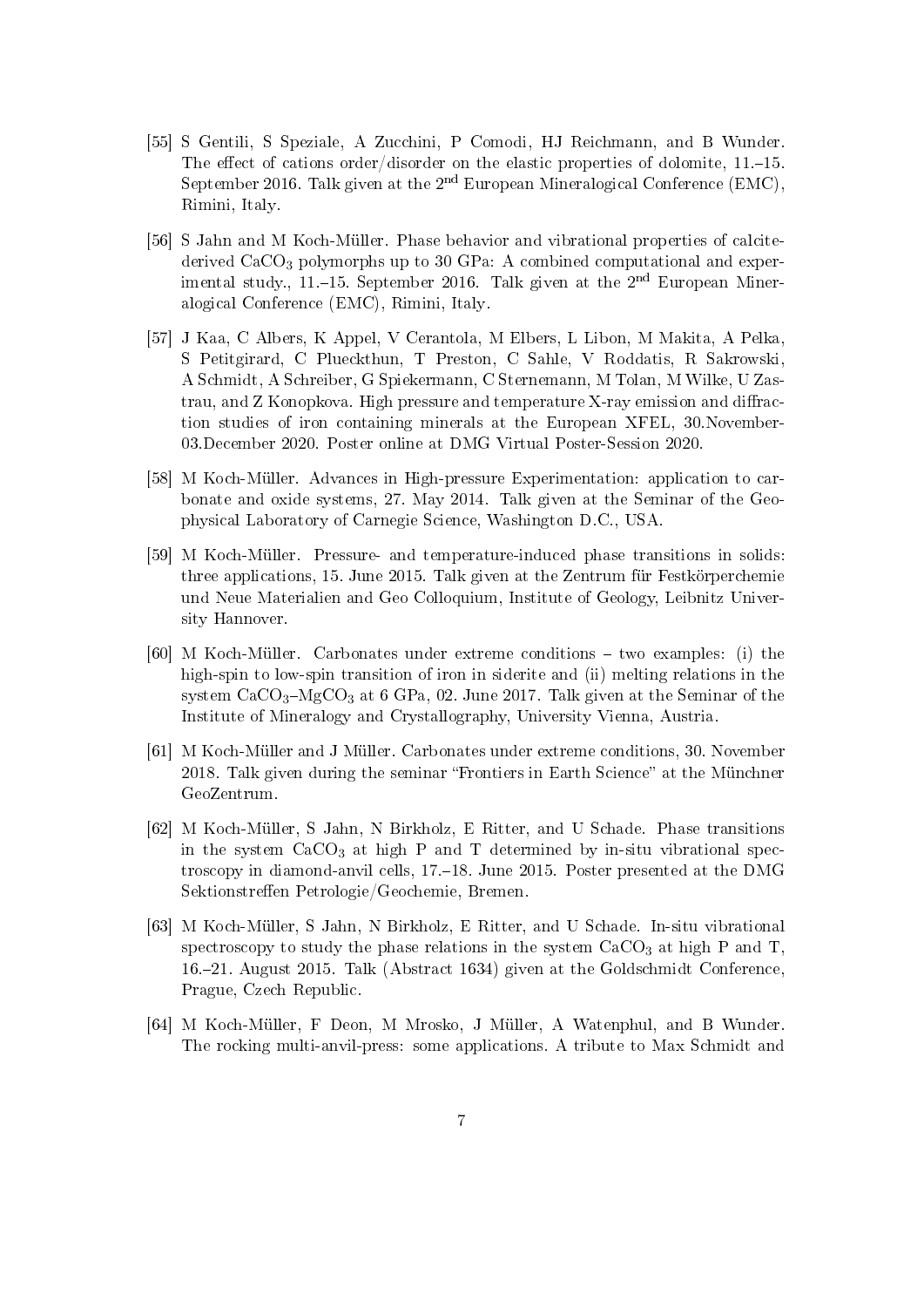Peter Ulmer, ETH Zürich, 05.–08. June 2016. Talk given at the 15<sup>th</sup> International Symposium on Experimental Mineralogy, Petrology and Geochemistry (EMPG), Zurich, Switzerland.

- [65] I Koemets. Carbon's role in crystal chemistry of the earth lower mantle minerals, 9.–13. September 2019. Talk given at the  $5<sup>th</sup>$  International Young Earth Scientists Network Congress -Rocking Earth's Future- YES Congress at Freie Universität in Berlin, Germany.
- [66] I Kupenko, C Strohm, C McCammon, V Cerantola, K Glazyrin, S Petitgirard, D Vasiukov, G Aprilis, AI Chumakov, R Rüffer, and L Dubrovinsky. Time differentiated nuclear resonance spectroscopy with pulsed laser heating in diamond anvil cells, 16.21. August 2015. Talk (Abstract 1718) given at the Goldschmidt Conference, Prague, Czech Republic.
- [67] I Kupenko, C Strohm, C McCammon, V Cerantola, K Glazyrin, S Petitgirard, D Vasiukov, G Aprilis, AI Chumakov, R Rüffer, and L Dubrovinsky. Time differentiated nuclear resonance spectroscopy with pulsed laser heating in diamond anvil cells, 13.18. September 2015. Talk C-30 given at the International Conference in the Application of the Mössbauer Effect (ICAME), Hamburg.
- [68] L Libon, M Wilke, and K Appel. Reaction and elemental redistribution processes between magnesite and mantle phases at transition zone to lower mantle conditions, 9.–13. September 2019. Talk given at the  $5<sup>th</sup>$  International Young Earth Scientists Network Congress -Rocking Earth's Future- YES Congress at Freie Universität in Berlin, Germany.
- [69] L Libon, M Wilke, G Spiekermann, K Appel, and B Wunder. Phase stabilities and elemental redistribution processes between magnesite and mantle silicate at conditions of the lower mantle, 2019. Poster Mon: 61 10a) Minerals in the depths: an experimental approach, preseneted at GeoMünster 2019, Münster, Germany.
- [70] L Libon, G Spiekermann, M Sieber, J Kaa, K Appel, S Dominijanni, W Morgenroth, C Albers, N Biedermann, C McCammon, V Roddatis, K Glazyrin, R Husband, L Hennet, and M Wilke. Experimental investigation of the phase stability in the bridgemanite-magnesite system, 30.November-03.December 2020. Poster online at DMG Virtual Poster-Session 2020.
- [71] S Lobanov. Crossover to diamond-like carbonates in the lower mantle, 24.26. October 2019. Lightning talk given at Deep Carbon 2019: Launching the Next Decade of Deep Carbon Science, Washington, D.C., USA.
- [72] N Martirosyan and I Podborodnikov. Experimental modeling of the  $CaCO<sub>3</sub>-periodotic-Fe$  system and its role in the formation of Ca-rich inclusions in diamonds, 9.–13. September 2019. Talk given at the  $5<sup>th</sup>$  International Young Earth Scientists Network Congress -Rocking Earth's Future- YES Congress at Freie Universität in Berlin, Germany.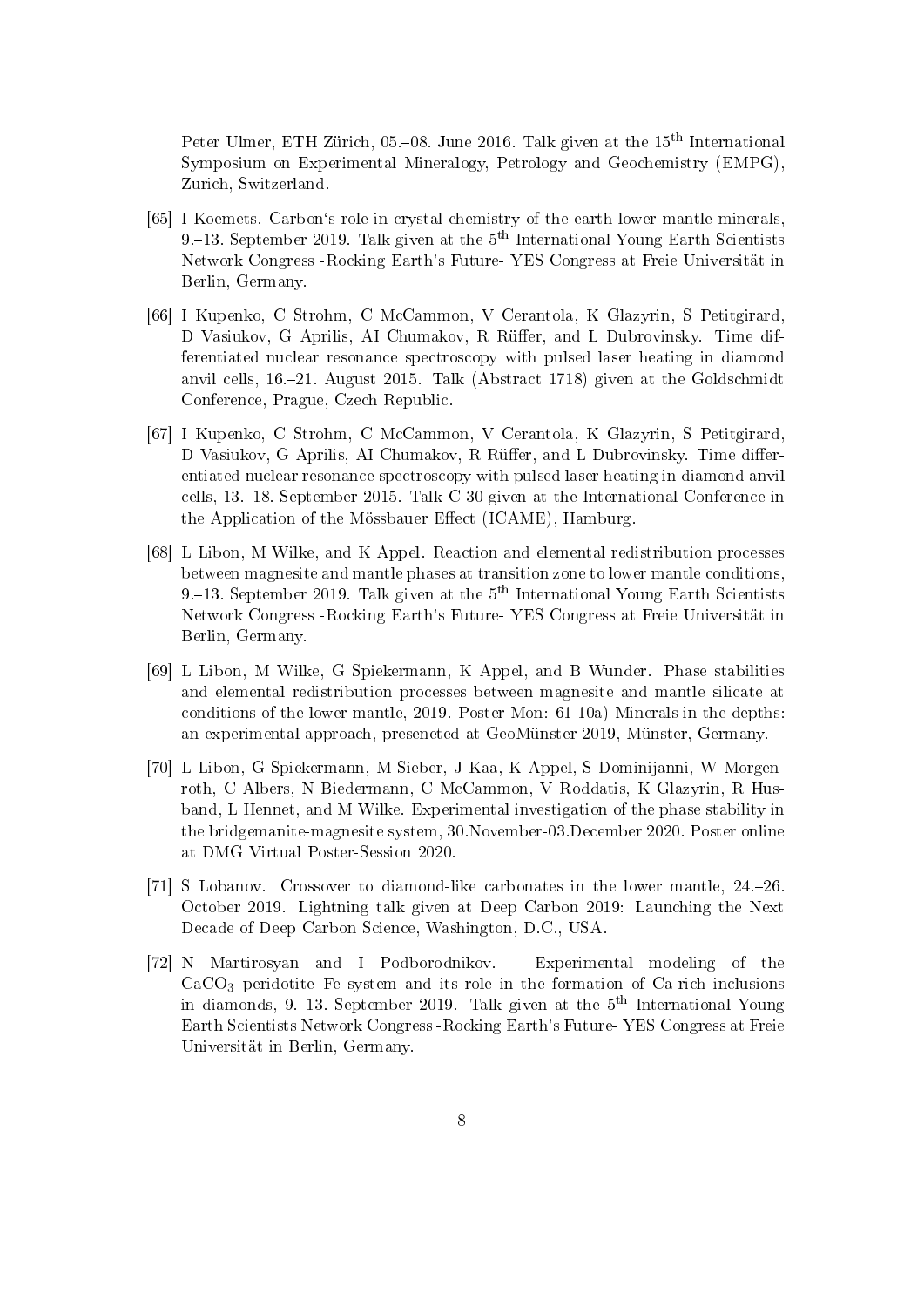- [73] C McCammon. The deep oxygen cycle, 03.–06. July 2016. Talk given at the International Workshop: New Challenges in Volatile Cycling in the Deep Earth, Tohoku, Japan.
- [74] C McCammon. Seeking carbon in the deep Earth, 03.-08. September 2017. Talk given at the International Conference on the Applications of the Mössbauer Effect.
- [75] C McCammon. Small, smaller, smallest, 27. November 2017. Talk given at the Seminar of the Geophysical Laboratory of Carnegie Science, Washington D.C., USA.
- [76] C McCammon. A synchrotron journey inside the Earth, 13.–15. March 2017. Talk given at the 29th MAX IV Laboratory User Meeting, Lund, Sweden.
- [77] C McCammon. What makes waves in some parts of the rocks inside our world go fast?, 10.14. December 2018. Talk given at the American Geophysical Union (AGU) Fall Meeting, Washington DC, USA.
- [78] C McCammon. Deep electron transfer between iron and carbon, 13.–17. August 2018. Invited Talk given at the XXII Meeting of the International Mineralogical Association, Melbourne, Australia.
- [79] C McCammon. Mössbauer spectroscopy with high spatial resolution: Spotlight on geoscience, 15.17. November 2018. Talk given at the 9th TOYOTA RIKEN International Workshop on Mössbauer Spectroscopy, Nagoya, Japan.
- [80] C McCammon. Who cares about deep carbon sequestration?, 22.–23. March 2018. Talk given at the Earth in Five Reactions Workshop, Washington DC, USA.
- [81] C McCammon. Session II Chair: New Programs Emerging from DCO, 24.26. October 2019. Session II Chair Leader at Deep Carbon 2019: Launching the Next Decade of Deep Carbon Science, Washington, D.C., USA.
- [82] C McCammon and B Winkler. Spotlight on carbonates under pressure, 23.–25. March 2017. Talk given at the 3<sup>rd</sup> Deep Carbon Observatory International Science Meeting, St. Andrews, Great Britain.
- [83] C McCammon and B Winkler. CarboPaT continues! Past and future exploration of carbonates at extreme conditions, 15.22. June 2018. Poster presented at the Gordon Research Conference Deep Carbon Science in the Context of Geologic Time, Smitheld, USA.
- [84] C McCammon, V Cerantola, I Kupenko, R Sinmyo, V Potapkin, AI Chumakov, R Rüffer, and L Dubrovinsky. Redox chemistry of carbonates at megabar pressure range, 26.30. October 2015. Talk given at the CECAM Workshop: Carbon at Extreme Conditions, Lugano, Switzerland.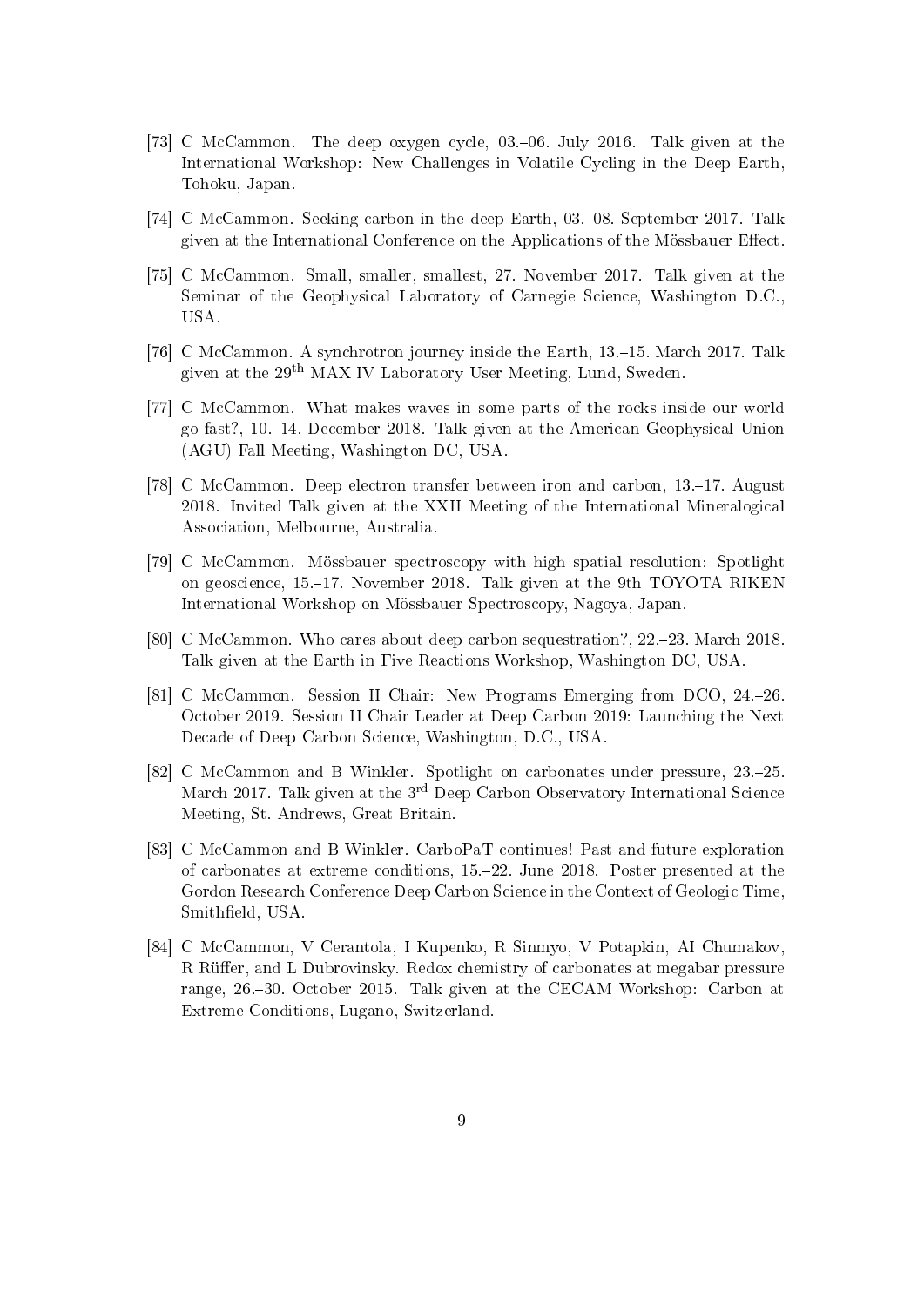- [85] C McCammon, L Dubrovinsky, V Cerantola, I Kupenko, R Sinmyo, IY Kantor, and AI Chumakov. Does deep carbon have a seismic signature?, 26.28. March 2015. Talk given at the  $2^{nd}$  Deep Carbon Observatory (DCO) International Science Meeting, Munich.
- [86] C McCammon, L Dubrovinsky, I Kupenko, V Cerantola, K Glazyrin, V Potapkin, IY Kantor, A Kantor, IY Kantor, R Sinmyo, C Prescher, O Narygina, S Petitgirard, I Sergueev, C Strohm, G Aprilis, D Vasiukov, L Ismailova, G Smirnov, R Rüffer, and A Chumakov. Descent to the underworld or a synchrotron opera in many acts, 13.18. September 2015. Plenary talk I-1 given at the International Conference in the Application of the Mössbauer Effect (ICAME), Hamburg.
- [87] C McCammon, C Prescher, R Sinmyo, K Glazyrin, I Kupenko, A Kantor, V Potapkin, V Cerantola, A Chumakov, R Rüffer, and L Dubrovinsky. Nuclear inelastic scattering and geophysics: Triumphs and setbacks, 21.–23. September 2015. Poster presented at the 5th International Workshop on Nuclear Resonance Scattering of Synchrotron Radiation: Status, Highlights, Methodology, and Trends, Hamburg.
- [88] C McCammon, J van Driel, I Kupenko, R Sinmyo, V Cerantola, V Potapkin, AI Chumakov, R Rüffer, and L Dubrovinsky. The deep oxygen cycle in the early Earth, 14.18. December 2015. Invited Talk DI44A-04 given at the American Geophyiscal Union (AGU) Fall Meeting, San Francisco, USA.
- [89] C McCammon, G Aprilis, C Strohm, I Kupenko, V Cerantola, D Vasiukov, A Chumakov, R Rüffer, and L Dubrovinsky. It's about time: a new parameter to probe hyperfine interactions under extreme conditions, 03.–08. July 2016. Plenary talk given at the International Conference on HYPERFINE Interactions and their Applications, Leuven.
- [90] C McCammon, S Chariton, V Cerantola, I Kupenko, D Vasiukov, G Aprilis, A Chumakov, and L Dubrovinsky. A nuclear inelastic scattering window to the deep Earth, 11.-15. September 2016. Poster 14-19 presented at the  $2<sup>nd</sup>$  European Mineralogical Conference (EMC), Rimini, Italy.
- [91] C McCammon, S Chariton, V Cerantola, I Kupenko, D Vasiukov, G Aprilis, AI Chumakov, and L Dubrovinsky. Elastic properties of iron-bearing carbonates and implications for the deep Earth, 04.09. September 2016. Poster P19.2 presented at the  $54<sup>th</sup>$  European High Pressure Research Group (EHPRG) International Meeting on High Pressure Science and Technology, Bayreuth.
- [92] C McCammon, V Cerantola, E Bykova, I Kupenko, M Bykov, A Chumakov, R Rüffer, and L Dubrovinsky. Tracing iron-carbon redox from surface to core,  $11-15$ . December 2017. Talk given at the American Geophysical Union (AGU) Fall Meeting, New Orleans, USA.
- [93] C McCammon, S Dominijanni, N Miyajima, Frost D J, and L Dubrovinsky. Deciphering deep volatile cycles in early earth, 09.13. December 2019. Invited Talk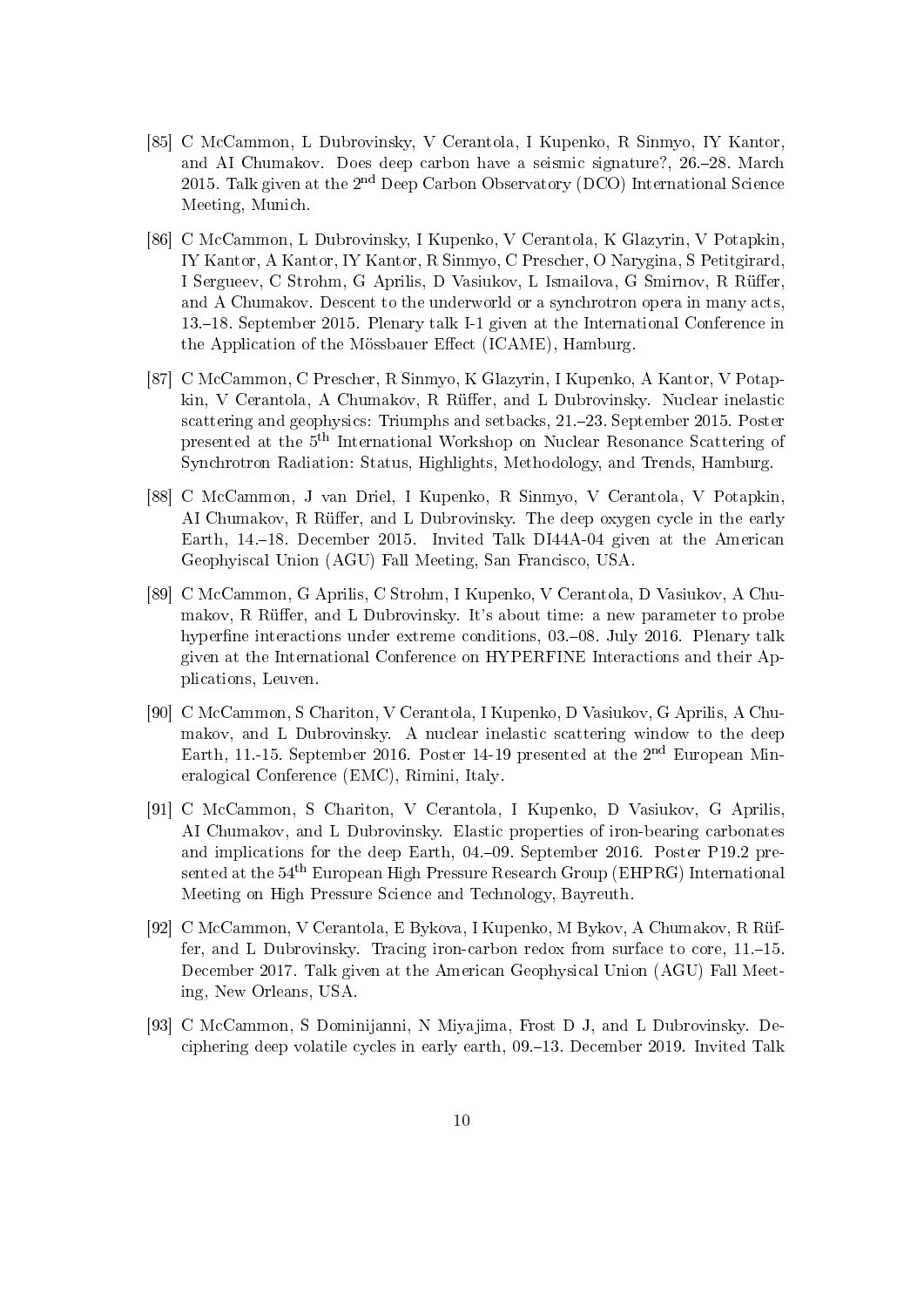MR51D-0072 given at the American Geophyiscal Union (AGU) Fall Meeting, San Francisco, USA.

- [94] W Morgenroth, H-P Liermann, and B Winkler. A fast LAMBDA detector and pink beam at the extreme conditions beamline P02.2 at PETRA III., 04.-09. September 2016. Poster P4.1 presented at the 54th European High Pressure Research Group (EHPRG) International Meeting on High Pressure Science and Technology, Bayreuth.
- [95] J Müller, D Rhede, and M Koch-Müller. Melting relations in the system  $CaCO<sub>3</sub>$ MgCO<sub>3</sub> at 6 GPa, 21.–24. September 2014. Talk given at the  $92<sup>nd</sup>$  Annual Meeting of the DMG, Jena.
- [96] J Müller, M Koch-Müller, and S Jahn. In-situ Raman and infra red spectroscopy on siderite up to 60 GPa and maximum 1000 K, 04.07. October 2015. Talk given at the 93rd Annual Meeting of the DGGV and the DMG, Berlin.
- [97] J Müller, M Koch-Müller, and S Jahn. Electronic high-spin to low-spin transition in siderite at high pressure and temperature. Periodico di Mineralogia 125-126, 09.–11. September 2015. Talk given at the  $8<sup>th</sup>$  European Conference on Mineralogy and Spectroscopy (ECMS), Rome, Italy.
- [98] J Müller, M Koch-Müller, D Rhede, and R Wirth. Melting relations in the system  $CaCO<sub>3</sub>-MgCO<sub>3</sub>$  at 6 GPa: A comparison between anhydrous and hydrous conditions, 04.-09. September 2016. Talk O19.3 given at the  $54<sup>th</sup>$  European High Pressure Research Group (EHPRG) International Meeting on High Pressure Science and Technology, Bayreuth.
- [99] J Müller, S Speziale, S Jahn, and M Koch-Müller. Electronic spin transition in siderite at high pressure studied by Raman spectroscopy: Evidence for a sharp spin transition, 26. June  $-01$ . July 2016. Lightning Talk (Abstract 2183) given at the Goldschmidt Conference, Yokohama, Japan.
- [100] J Müller, I Efthimiopoulos, S Jahn, and M Koch-Müller. The effect of temperature on the pressure-induced spin transition in siderite and ferromagnesite,  $23-24$ . June 2017. Talk given at the DMG Sektionstreffen Petrologie/Petrophysik und Geochemie, Berlin.
- [101] J Müller, I Efthimiopoulos, S Jahn, and M Koch-Müller. Effect of temperature on the pressure-induced spin transition in siderite and ferromagnesite derived from Raman spectroscopy, 13.–18. August 2017. Talk given at the Goldschmidt Conference, Paris, France.
- [102] J Müller, I Efthimiopoulos, S Speziale, M Taran, A Friedrich, S Jahn, and M Koch-Müller. Fe-bearing carbonates at extreme conditions with focus on high spin to low spin transitions, 29. June 2017. Talk given at the Seminar of the Institute of Mineralogy, University Münster.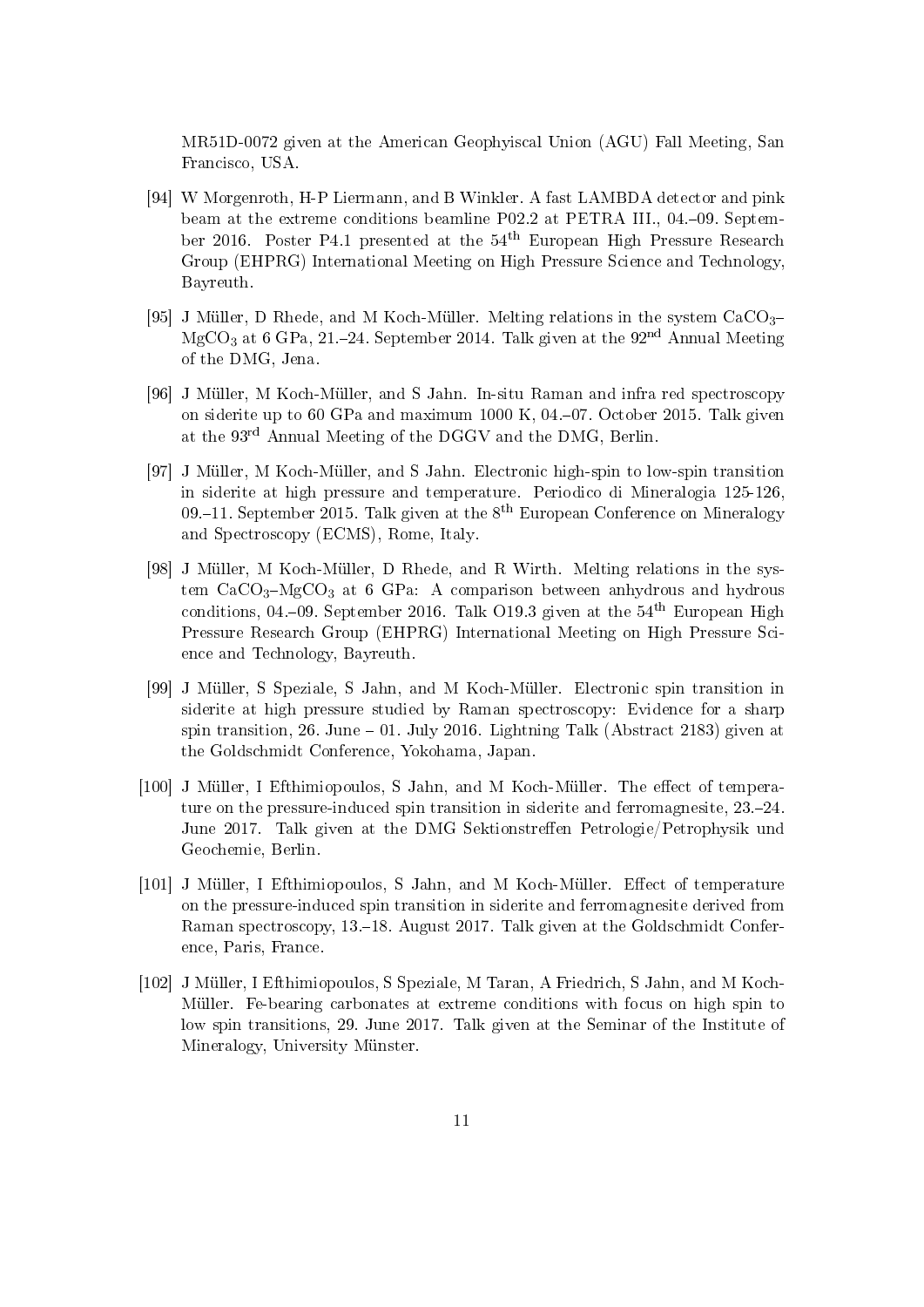- [103] L Pennacchioni. Elasticity and structure evolution of carbonates at upper mantle conditions, 9.–13. September 2019. Talk given at the  $5<sup>th</sup>$  International Young Earth Scientists Network Congress -Rocking Earth's Future- YES Congress at Freie Universität in Berlin, Germany.
- [104] U Schade, I Efthimiopoulos, J Müller, E Ritter, and M Koch-Müller. A new FIR microscope at IRIS, 13.–18. August 2017. Poster presented at the Goldschmidt Conference, Paris, France.
- [105] T Schlothauer, E Brendler, C Schimpf, E Kroke, and G Heide. Shock-wave treatment of carbonates at pressures beyond 100 GPa: New possibilities for an old method?, 04.–09. September 2016. Talk O19.8 given at the  $54<sup>th</sup>$  European High Pressure Research Group (EHPRG) International Meeting on High Pressure Science and Technology, Bayreuth.
- [106] T Schlothauer, C Schimpf, E Kroke, G Heide, and MR Schwarz. The role of decompression and micro-jetting in shock-wave synthesis experiments,  $01$ – $06$ . March 2016. Talk given at the XXXI International Conference on Equations of State for Matter, Elbrus, Russia.
- [107] T Schlothauer, U Kempe, E Kroke, and G Heide. Shock wave treatment of calcite up to 116 GPa,  $13,-18$ . August 2017. Poster presented at the Goldschmidt Conference, Paris, France.
- [108] T Schlothauer, C Schimpf, G Heide, and E Kroke. Using of W-Cu-alloys for synthesis experiments: A pathway to the 2 Mbar boundary?, 01.–06. March 2017. Talk given at the XXXII International Conference on Interaction of Intense Energy Fluxes with Matter, Elbrus, Russia.
- [109] M Sieber. Carbonates under high pressure and temperatures: CarboPaT, 9.13. September 2019. Session Chair at the  $5<sup>th</sup>$  International Young Earth Scientists Network Congress -Rocking Earth's Future- YES Congress at Freie Universität in Berlin, Germany.
- [110] M Sieber. COH-fluid driven carbonation of the hydrated forearc mantle and (partial) melting of carbonates at 200km, 6. February 2020. Talk given at colloquium of Institute of Mineralogy at WWU Münster/Germany.
- [111] M Sieber. Supra-solidus phase relations of Ca-Mg-carbonates and melting point of hydrous magnesite in the upper mantle, 29.–31. January 2020. Talk given at DESY Photon Science Users' Meeting 2020/ European XFEL Users'Meeting 2020, Hamburg/Germany.
- [112] M Sieber, F Wilke, H J Reichmann, and M Koch-Müller. Phase relations of Ca-Mg-carbonates and trace element partition coefficients between carbonates and dolomitic melt at 6 and 9 GPa, 04.08. May 2020. Talk given at EGU General Assembly 2020 Session GMPV8.4, online.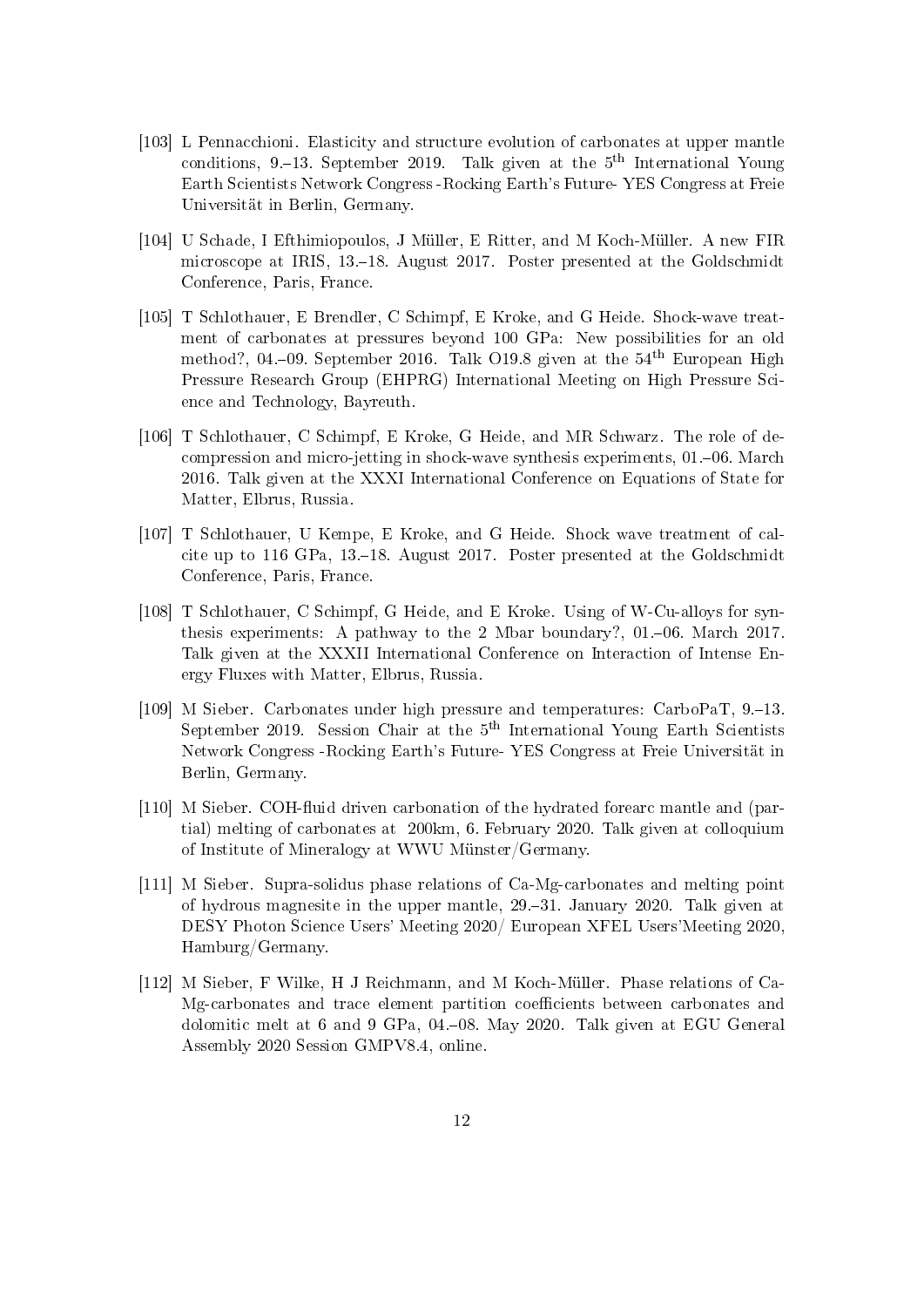- [113] D Spahr, L Bayarjargal, V Vinograd, R Luchitskaia, V Milman, and B Winkler. A new  $BaCa(CO<sub>3</sub>)<sub>2</sub>$  polymorph, 25.–28. November 2019. Lightning Talk given at DGK Leipzig, 26.3.2019 16:35 LT1-14.
- [114] S Speziale, S Gentili, B Wunder, HJ Reichmann, A Zucchini, and P Comodi. The elastic stiness tensor of dolomite, 04.09. September 2016. Poster P19.5 presented at the 54th European High Pressure Research Group (EHPRG) International Meeting on High Pressure Science and Technology, Bayreuth.
- [115] M Stekiel, L Bayarjargal, W Morgenroth, R Luchitskaia, M Koch-Müller, and B Winkler. Millisecond time resolved diffraction study of  $S<sub>2</sub>CO<sub>3</sub>$  at high pressures and temperatures, 04.–09. September 2016. Talk O4.7 given at the  $54<sup>th</sup>$  European High Pressure Research Group (EHPRG) International Meeting on High Pressure Science and Technology, Bayreuth.
- [116] M Stekiel, L Bayarjargal, W Morgenroth, R Luchitskaia, and B Winkler. Millisecond time resolved diffraction study of  $S<sub>r</sub>CO<sub>3</sub>$  at high pressures and temperatures, 14.17. March 2016. Lightning Talk MS04-17 given and Poster P083 presented at the 24th Annual Meeting of the German Crystallographic Society (DGK), Stuttgart.
- [117] M Stekiel, TT Nguyen, S Chariton, C McCammon, A Bosak, K Refson, and B Winkler. High pressure elastic properties of  $FeCO<sub>3</sub>$ , 04.–09. September 2016. Talk O19.4 given at the 54th European High Pressure Research Group (EHPRG) International Meeting on High Pressure Science and Technology, Bayreuth.
- [118] M Stekiel, T Nguyen Thanh, S Chariton, C McCammon, A Bosak, R Luchitskaia, K Refson, V Milman, and B Winkler. High pressure elastic properties of  $FeCO<sub>3</sub>$ and MgCO<sub>3</sub>, 27,–30. March 2017. Talk MS04-05 given at the  $25<sup>th</sup>$  Annual Meeting of the German Crystallographic Society (DGK), Karlsruhe.
- [119] M Stekiel, T Nguyen Thanh, S Chariton, C McCammon, A Bosak, W Morgenroth, K Refson, V Milman, and B Winkler. High pressure elasticity of  $FeCO<sub>3</sub>-MgCO<sub>3</sub>$ carbonates, 19.–23. August 2017. Talk given at the  $26<sup>th</sup>$  International Association for the Advancement of High Pressure Science and Technology (AIRAPT), Beijing, China.
- [120] M Stekiel, T Nguyen Thanh, S Chariton, C McCammon, A Bosak, W Morgenroth, K Refson, V Milman, and B Winkler. High pressure elasticity of  $FeCO<sub>3</sub>-MgCO<sub>3</sub>$ carbonates, 03.–08. September 2017. Talk given at the  $55<sup>th</sup>$  European High Pressure Research Group (EHPRG) International Meeting on High Pressure Science and Technology, Poznań, Poland.
- [121] M Stekiel, A Girard, T Nguyen Thanh, W Morgenroth, A Bosak, and B Winkler. Lattice dynamics of  $CaCO<sub>3</sub>$  and  $MgCO<sub>3</sub>$ , 05.–08. March 2018. Talk S14-03 given at the 26th Annual Meeting of the German Crystallographic Society (DGK), Essen.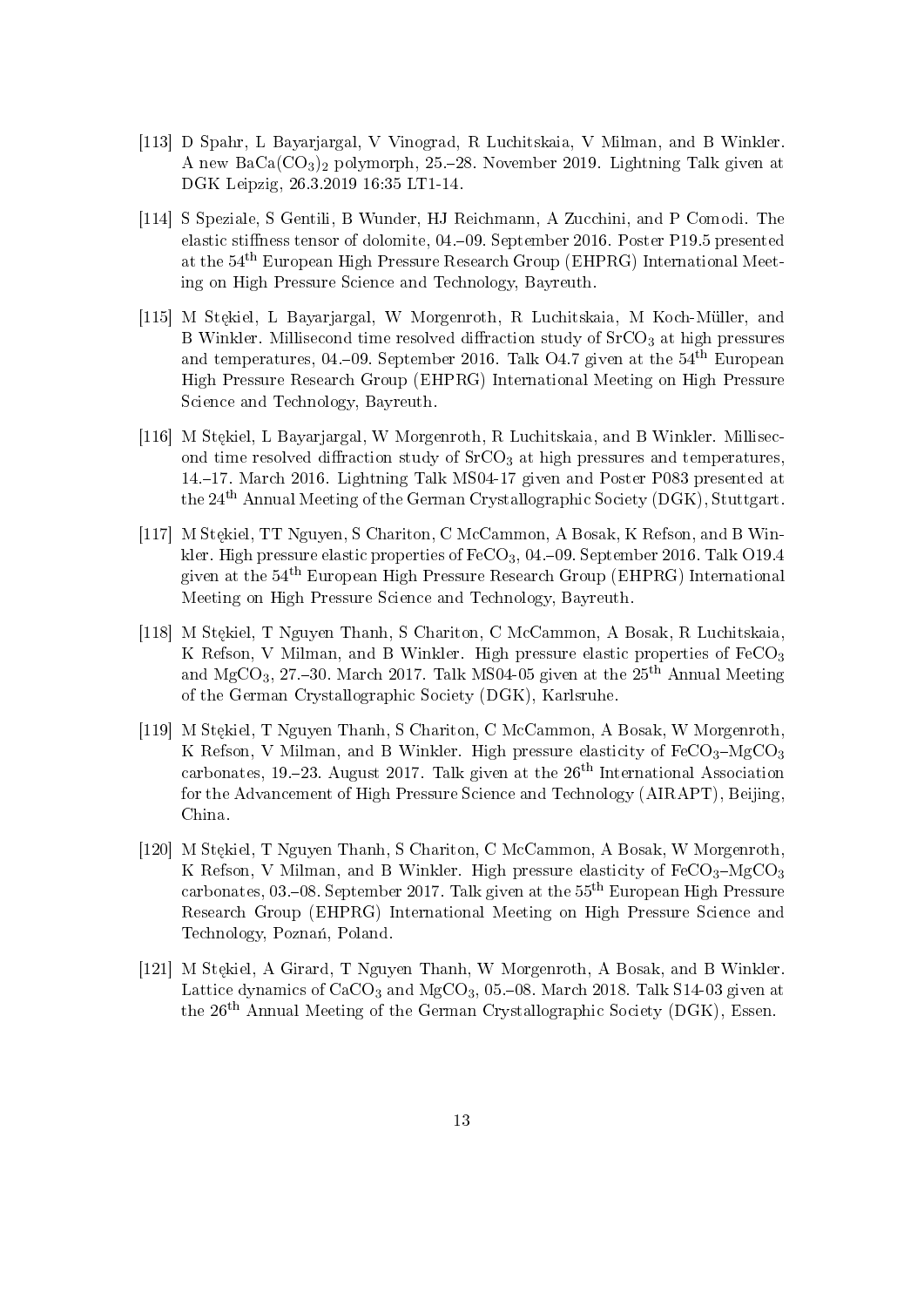- [122] M Stekiel, T Nguyen Thanh, S Chariton, A Bosak, W Morgenroth, V Milman, K Refson, and B Winkler. Elasticity and seismic signature of  $FeCO<sub>3</sub>-MgCO<sub>3</sub>$ carbonates in the lower mantle, 15.22. June 2018. Poster presented at the Gordon Research Conference Deep Carbon Science in the Context of Geologic Time, Smitheld, USA.
- [123] C Sternemann. How to study low Z element's absorption edges at extreme conditions, 05. December 2014. Talk given at the ESRF spectroscopy seminar, ESRF, Grenoble, France.
- [124] C Sternemann. In situ Spektroskopie leichter Elemente unter extremen Bedingungen, 13. January 2016. Colloquium given at the Faculty of Natural and Materials Science at TU Clausthal, Clausthal.
- [125] C Sternemann. What to do with a portable von Hamos spectrometer?, 3.-5. December 2019. Talk within EBS Workshop on X-Ray Emission Spectroscopy, ESRF, Grenoble, France.
- [126] C Sternemann. X-ray emission spectroscopy at extreme conditions: Perspectives for petra iv, 05.-06.November 2020. Given talk at Satellite Workshop on Scientific Instrument Proposals for Extreme Pressures and Temperatures Research at PETRA IV, Hamburg via Zoom from Suderwich.
- [127] C Sternemann. Electronic structure and bonding properties of light-element compounds at conditions of planetary interiors, 02.-04. November 2020. Given talk at PETRA IV Workshop - Earth, Environment, and Materials for Nanoscience and Information Technology, Hamburg via Zoom from Suderwich.
- [128] C Sternemann. High pressure and high temperature: Spectroscopy of glasses and melts, 29.-30. June 2020. Given talk at PXAS@PIV-Workshop, Hamburg via Zoom from Suderwich.
- [129] C Sternemann, C Weis, C Schmidt, V Cerantola, CJ Sahle, G Spiekermann, M Harder, M Tolan, and M Wilke. In situ characterization of the local coordination, oxidation, and spin state of Earth materials at pressure and temperature, 22.–26. November 2015. Talk given at the  $9<sup>th</sup>$  International Conference on Inelastic X-ray Scattering (IXS), Hsinchu, Taiwan.
- [130] C Sternemann, C Bressler, M Tolan, M Biednov, M Elbers, A Galler, W Gawelda, D Khakulin, K Kubicek, F M Lima, F Otte, G Spiekermann, C Weis, M Wilke, and P Zalden. Combining X-ray emission and X-ray Raman spectroscopy at the scientific instrument FXE of the Europen XFEL, 7.-19. September 2018. Talk given at Deutsche Tagung für Forschung mit Synchrotronstrahlung, Neutronen und Ionenstrahlen an Großgeräten 2018 (SNI2018) in Garching, Germany.
- [131] S J Tracy, R Smith, E Berryman, K Donghoon, S Han, A E Gleason, C Bolme, M Schölmerich, K Appel, V Prakapenka, H J Lee, and T S Duffy. Calcite Phase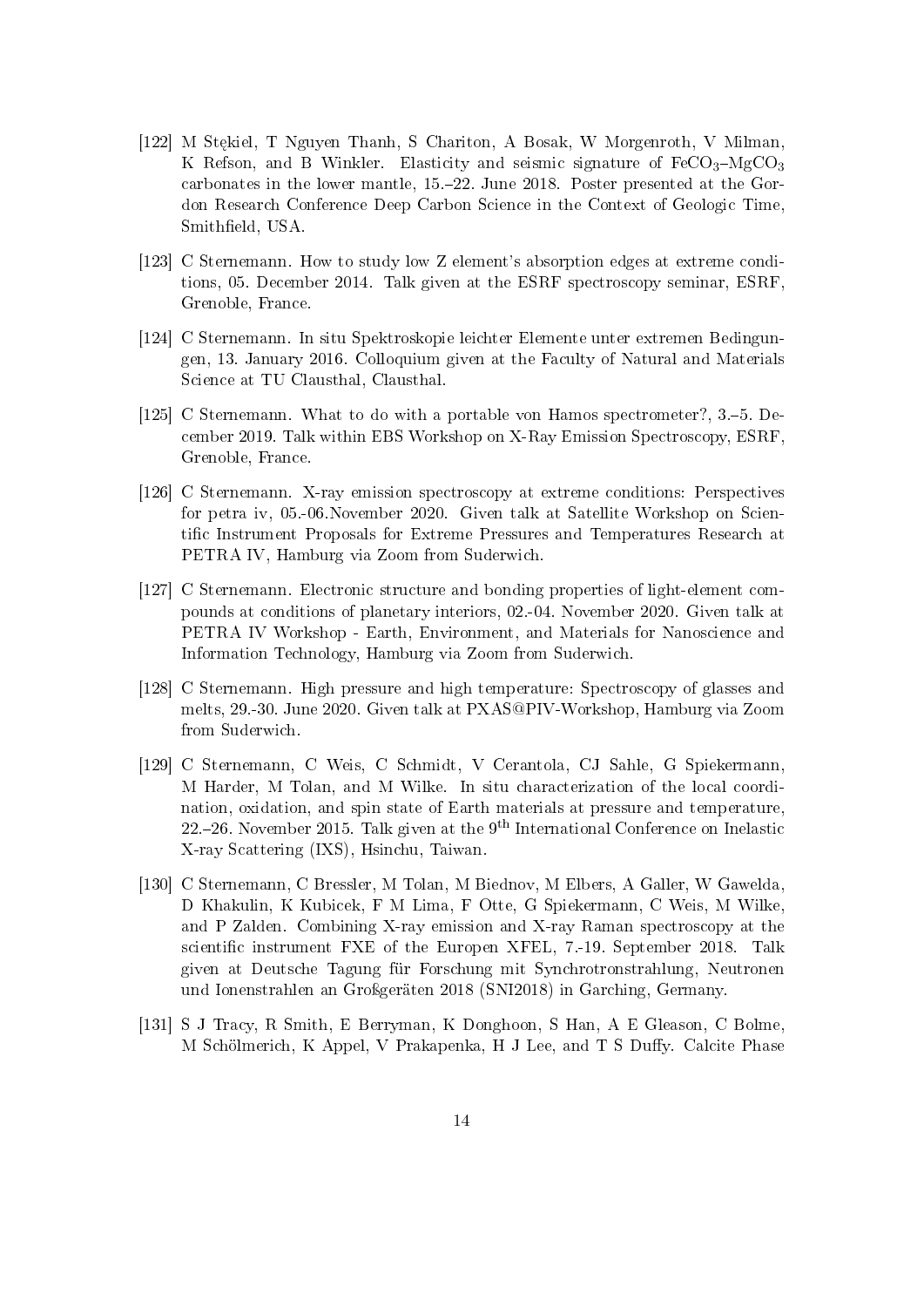Transitions and Melting Under Shock Loading and Release Using Ultrafast X-Ray Diffraction, 09.–13. December 2019. Invited Talk MR33A-03 given at the American Geophyiscal Union (AGU) Fall Meeting, San Francisco, USA.

- [132] D Vasiukov, E Bykova, I Kupenko, L Ismailova, V Cerantola, G Aprilis, C McCammon, AI Chumakov, E Greenberg, C Prescher, VB Prakapenka, L Dubrovinsky, and N Dubrovinskaia. Pressure-induced spin pairing transition in trivalent iron octahedrally coordinated by oxygen, 04.09. September 2016. Talk O8.3 given at the 54th European High Pressure Research Group (EHPRG) International Meeting on High Pressure Science and Technology, Bayreuth.
- [133] C Weis, C Sternemann, M Wilke, V Cerantola, CJ Sahle, G Spiekermann, and M Tolan. Pressure-induced spin transition of  $Fe^{2+}$  in siderite  $FeCO<sub>3</sub>$  studied by X-ray Raman scattering, 15.20. March 2015. Poster presented at the 79th Annual Meeting of the DPG and DPG Spring Meeting, Berlin.
- [134] C Weis, C Sternemann, M Wilke, V Cerantola, CJ Sahle, G Spiekermann, and M Tolan. Pressure-induced spin transition of iron in siderite single crystal studied by X-ray Raman scattering, 30. August 04. September 2015. Poster presented at the 25th International Association for the Advancement of High Pressure Science and Technology (AIRAPT) and the 53<sup>th</sup> European High Pressure Research Group (EHPRG) International Meeting on High Pressure Science and Technology, Madrid, Spain.
- [135] C Weis, C Sternemann, M Wilke, V Cerantola, CJ Sahle, G Spiekermann, and M Tolan. Pressure-induced spin transition of iron in siderite single crystal studied by X-ray Raman scattering, 23.–28. August 2015. Poster presented at the  $15<sup>th</sup>$ International Conference on X-ray Absorption Fine Structure (XAFS), Karlsruhe.
- [136] C Weis, C Sternemann, V Cerantola, CJ Sahle, Y Forov, G Spiekermann, H Rahmann, M Wilke, and M Tolan. Pressure-induced spin transition of  $\text{Fe}^{2+}$  in magnesio-siderite solid solution and siderite studied by x-ray Raman scattering, 04.–09. September 2016. Talk O8.4 given at the  $54<sup>th</sup>$  European High Pressure Research Group (EHPRG) International Meeting on High Pressure Science and Technology, Bayreuth.
- [137] C Weis, C Sternemann, M Wilke, V Cerantola, CJ Sahle, G Spiekermann, Y Forov, H Rahmann, and M Tolan. Pressure-induced spin transition of  $Fe^{2+}$  in magnesiosiderite solid solution and siderite studied by X-ray Raman scattering, 06.-11-March 2016. Talk given at the 80<sup>th</sup> Annual Conference of the DPG and DPG Spring Meeting, Regensburg.
- [138] C Weis, R Sakrowski, G Spiekermann, M Elbers, V Cerantola, Y Forov, M Harder, H Yavas, G Vankó, CJ Sahle, C McCammon, M Tolan, M Wilke, and C Sternemann. Fe spin transition in the Earth's mantle minerals – Insights from a combination of X-ray Raman scattering and X-ray emission spectroscopy, 22.–27. July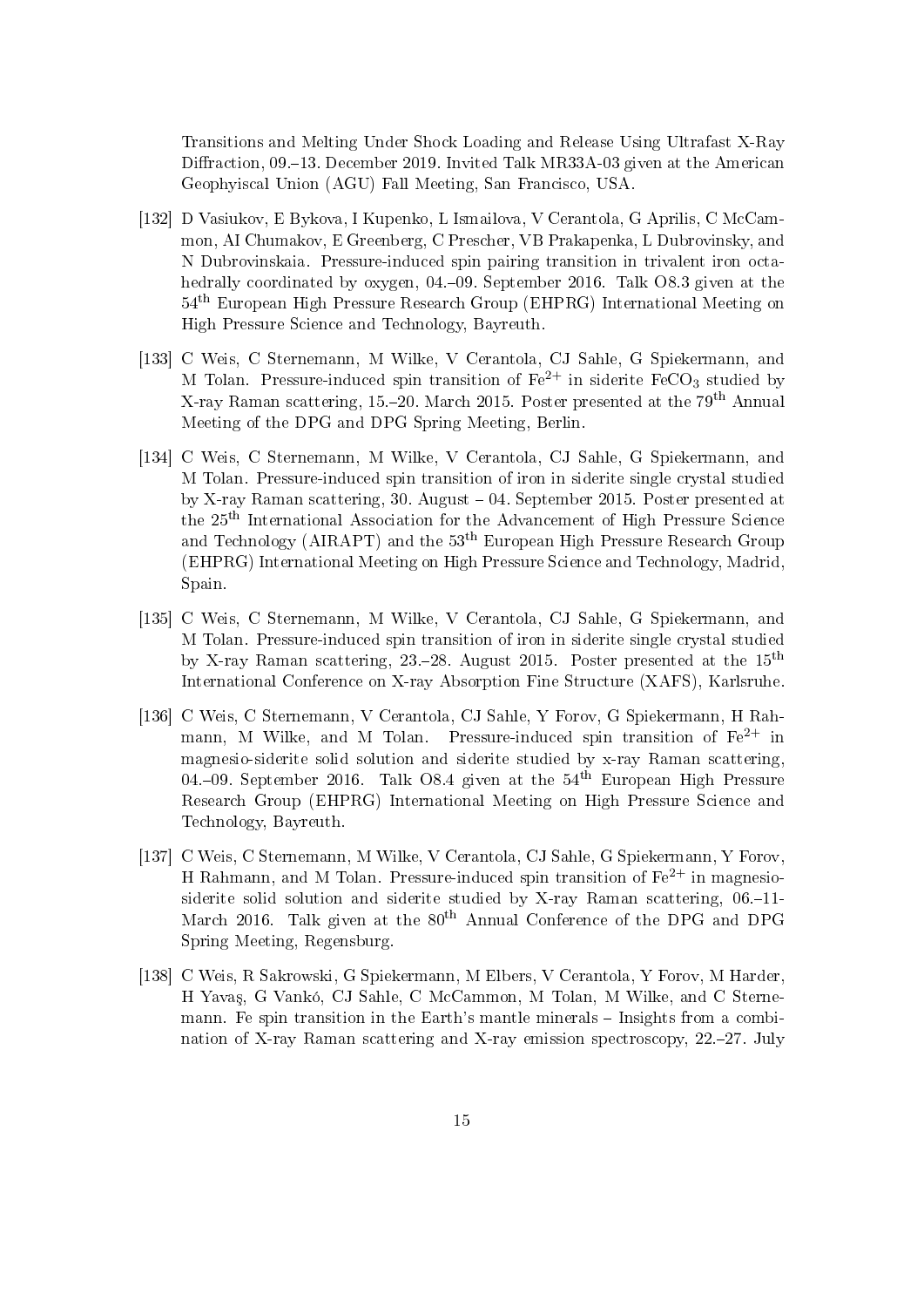2018. Poster presented at the  $17<sup>th</sup>$  International Conference on X-Ray Absorption Fine Structure, Kraków, Poland.

- [139] C Weis, G Spiekermann, C Sternemann, M Harder, R Sakrowski, G Vankó, C Albers, V Cerantola, M Elbers, Y Forov, M Krstulovic, I Kupenko, S Petitgirard, CJ Sahle, H Yavaş, H Gretarsson, C Bressler, W Gawelda, M Tolan, and M Wilke. Combining X-ray emission and X-ray Raman scattering spectroscopy for the study of Earth materials at high pressure and high temperature, 17.19. September 2018. Poster presented at the German Conference for Research with Synchrotron Radiation, Neutrons and Ion Beams at Large Facilities, Garching.
- [140] C Weis, G Spiekermann, C Sternemann, M Harder, G Vankó, V Cerantola, CJ Sahle, Y Forov, R Sakrowski, H Yavaş, M Tolan, and M Wilke. Combining X-ray  $K\beta$ , valence-to-core, and X-ray Raman spectroscopy for the study of Earth materials at pressure and temperature,  $10,-15$ . June 2018. Poster presented at the 13th International Conference on Synchrotron Radiation Instrumentation, Taipei, Taiwan.
- [141] B Winkler. DFT-based calculations for the interpretation of mineral spectra, 09. 11. September 2015. Plenary talk given at the  $8<sup>th</sup>$  European Conference on Mineralogy and Spectroscopy (ECMS), Rome, Italy.
- [142] B Winkler. Reactions and pressure-induced phase transitions in the diamond anvil cell, 29. May  $-$  03. June 2016. Keynote given at the International Conference on Processing & Manufacturing of advanced materials (THERMEC), Graz, Austria.
- [143] B Winkler. Carbonates and DFT modelling, 18.–19. March 2019. Invited talk at CASTEP User Workshop 2019 in Birmingham/ UK.
- [144] B Winkler. Structures, properties and reactions of carbonates at high temperatures and pressures, 16.20. December 2019. Talk given at Southern University of Science and Technology in Shenzhen/China.
- [145] B Winkler. The DFG Research Unit 2125 -Structures, properties and reactions of carbonates at high pressures and temperatures, CarboPaT, 24.26. October 2019. Talk within Session II at Deep Carbon 2019: Launching the Next Decade of Deep Carbon Science, Washington, D.C., USA.
- [146] B Winkler. Structures, properties and reactions of carbonates at high temperatures and pressures,  $23-27$ . September 2019. Talk given at  $20<sup>th</sup>$  International Symposium on Boron, Borides and Related Materials (ISBB 2019) Niigata/Japan.
- [147] B Winkler. Presentation of structures, properties and reactions of carbonates at high temperatures and pressures, 21.27. July 2019. Seminar given in Los Alamos/USA.